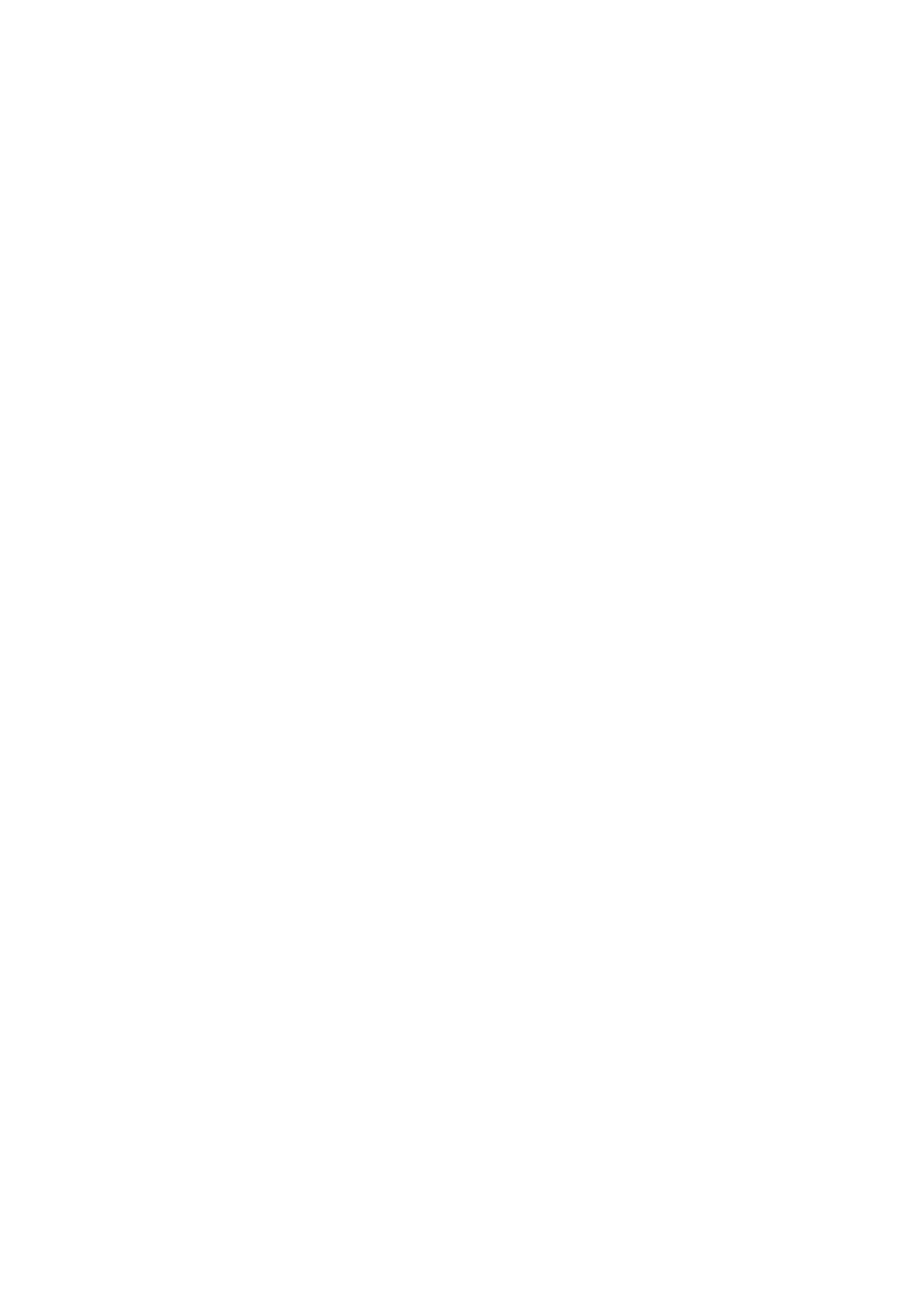Statutory Document No. 2018/0174



*Financial Provisions and Currency Act 2011*

## **ENERGY EFFICIENCY SCHEME 2018**

*Approved by Tynwald: 18 July 2018 Coming into Operation: 23 July 2018*

<span id="page-2-0"></span>The Department of Environment, Food and Agriculture, with the concurrence of the Treasury, makes the following Scheme under section 3(2)(b) of the Financial Provisions and Currency Act 2011<sup>1</sup> .

## **PART 1 - INTRODUCTION**

#### <span id="page-2-1"></span>**1 Title**

This Scheme is the Energy Efficiency Scheme 2018.

#### <span id="page-2-2"></span>**2 Commencement**

If approved by Tynwald<sup>2</sup> this Scheme comes into operation on 23 July 2018.

#### <span id="page-2-3"></span>**3 Interpretation**

(1) In this Scheme —

**"authorised"** means authorised by the Department;

**"authorised works"** means permitted works that are authorised;

- **"building regulations"** means the Building Regulations 2014<sup>3</sup> , and any Manx legislation from time to time amending or replacing those Regulations;
- **"the Department"** means the Department of Environment, Food and Agriculture;
- **"eligible applicant"** means a person who is eligible to apply for a grant under this Scheme by virtue of paragraph 5;

**"eligible premises"** has the meaning given in paragraph 6;

1

<sup>1</sup> AT 21 of 2011

<sup>2</sup> Tynwald approval is required under s. 3(7) of the Financial Provisions and Currency Act 2011. <sup>3</sup> SD 2014/0165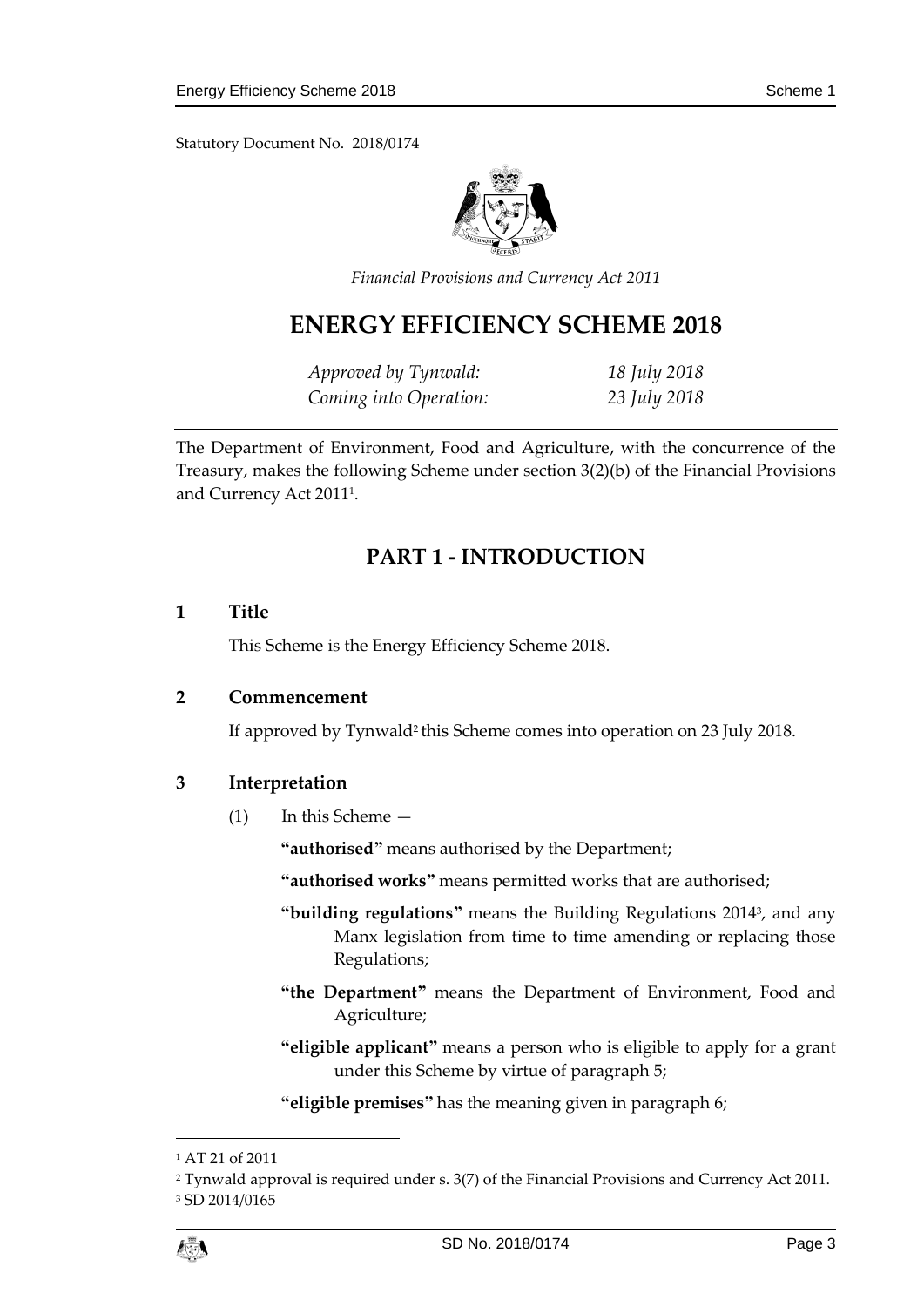- **"energy efficiency"** means the amount of energy estimated to meet the needs associated with a standardised use of a building, an increase in efficiency being marked by a reduction in the amount of energy required;
- **"energy efficiency survey"** means a series of works the components of which are set out in Part 1 of the Schedule;
- **"energy efficiency improvement work"** means one or more of the works set out in Part 2 of the Schedule;
- **"flat"** means a separate set of domestic premises, whether or not on the same floor—
	- (a) forming part of a building; and
	- (b) either the whole or a material part of which lies above or below some other part of the building;
- **"landlord"** has the meaning given in section 3 of the Landlord and Tenant Act 1954;
- **"partner"** means a person living with the applicant for a grant under this Scheme as if the person were the applicant's spouse or civil partner;
- **"permitted work"** means any of the works set out in the Schedule, excluding decoration and works of ordinary repair;
- **"relevant interest"** has the meaning given in paragraph 7(2);
- **"residential premises"** means any building used wholly or mainly as a domestic dwelling other than a flat; and
- **"suitable contractor"** means a contractor of energy efficiency improvement work.
- (2) In calculating the amount of grant allowable under this Scheme, the Department will disregard the amount of value added tax chargeable on any expenditure or fee.

#### <span id="page-3-0"></span>**4 Purpose of the Scheme**

- (1) The purpose of this Scheme is to provide grants to eligible applicants to undertake an energy efficiency survey or energy efficiency improvement work.
- (2) No grant may be made under this Scheme for work
	- (a) that is or has been funded by money provided under any other scheme operating in the Island (whether or not under any statutory provision); or
	- (b) that involves repeating work already done with the benefit of a grant under the Scheme, or a previous scheme having the same purpose,

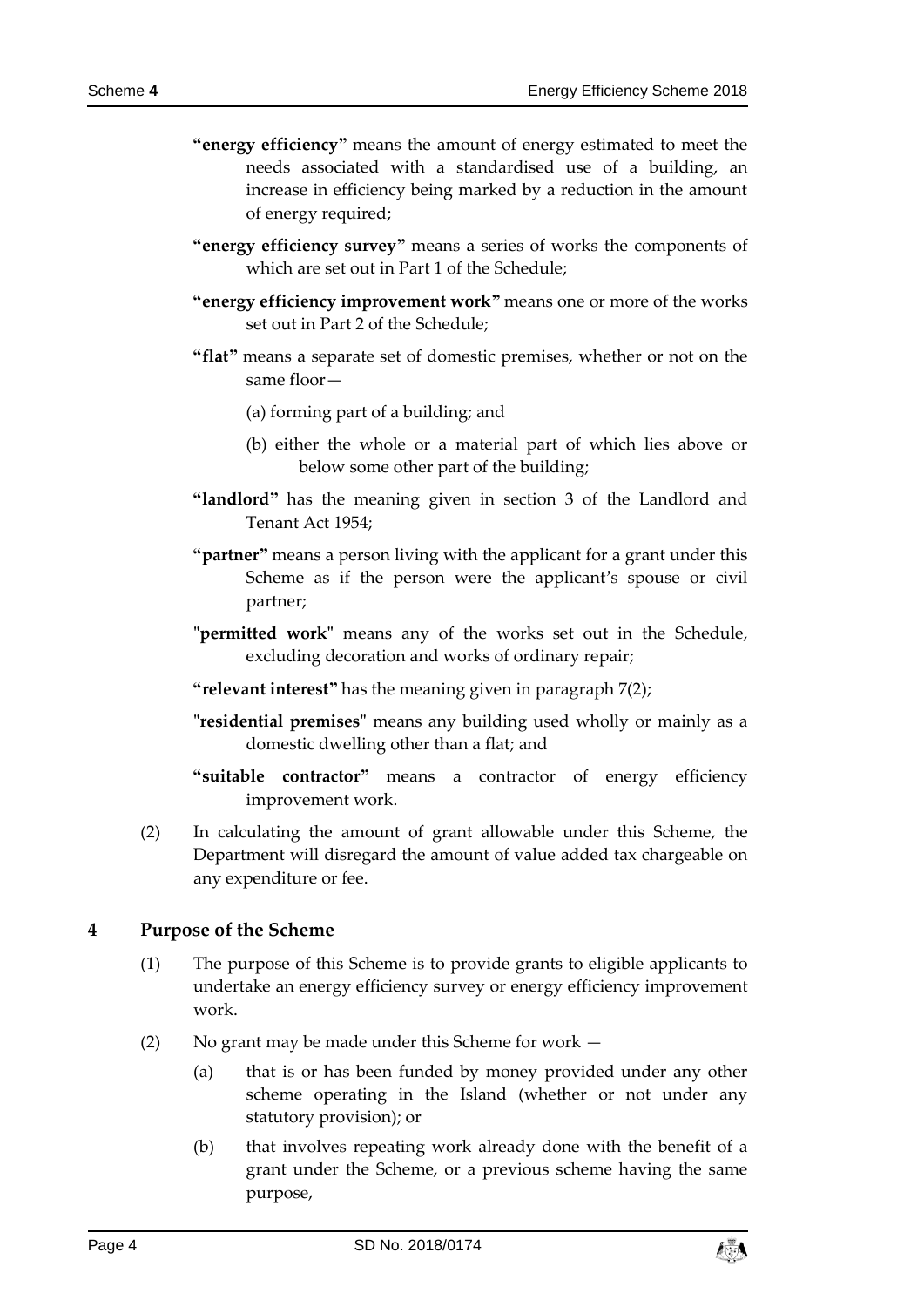unless it appears to the Department that having regard to all relevant factors (including the effluxion of time) it is reasonable for funding to be provided under this Scheme in respect of the work.

- (3) No monies are payable in respect of works commenced before the date of the approval by the Department of an application made under this Scheme.
- (4) An annual sum from the General Revenue has been appropriated by the Department for expenditure under this Scheme. Any approval or payment of a grant under the Scheme is subject to this annual allocation, which may not be exceeded.
- (5) The maximum amount of grant payable under this Scheme is the lesser  $of -$ 
	- (a) 75% of the cost of the permitted work; or
	- (b) £250 per item of permitted work,

up to a maximum of £1,000 per eligible premises.

## **PART 2 - ELIGIBILITY**

#### <span id="page-4-1"></span><span id="page-4-0"></span>**5 Eligible applicants**

- (1) An applicant is eligible for a grant under this Scheme only if  $-$ 
	- (a) the applicant's taxable income, together with that of the applicant's spouse, civil partner, or partner, does not exceed £15,000 per annum for the income tax year preceding that in which the application is submitted; and
	- (b) neither the applicant or the applicant's spouse, civil partner, or partner is in arrears in respect of Income Tax and National Insurance Contributions.
- (2) A landlord is not eligible to apply for a grant under this Scheme.
- (3) In sub-paragraph  $(1)$  —

"income tax year" has the meaning given in section 120 of the Income Tax Act 1970;

"taxable income" means the income, after deducting income tax allowances.

#### <span id="page-4-2"></span>**6 Eligible premises**

- (1) Subject to sub-paragraphs (2) and (3), this Scheme applies to residential premises or a flat of any age.
- (2) This Scheme does not apply to premises owned by a Department, local authority, Statutory Board, housing association or housing trust.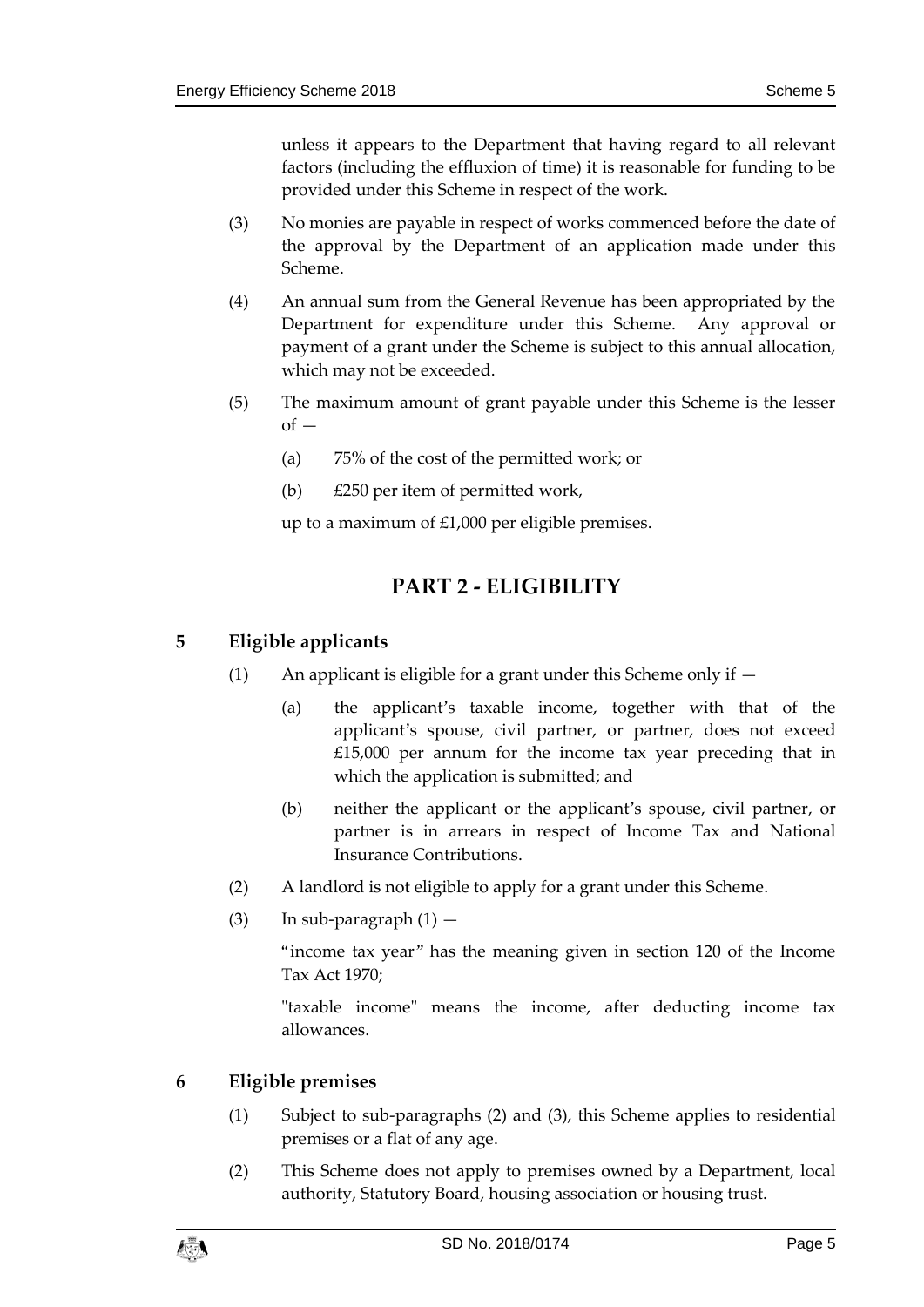- (3) Premises that have benefitted from a grant under this Scheme are ineligible for a further grant within one year of the Department issuing an authorisation notice for permitted works under paragraph 11(2).
- (4) Premises to which this Scheme applies are referred to as "eligible premises".
- (5) In sub-paragraph  $(2)$ 
	- (a) "housing association" has the meaning given by section 11 of the Housing (Miscellaneous Provisions) Act 1976; and
	- (b) "housing trust" means a corporation or body of persons that is required by its governing instrument —
		- (i) to use the whole of its funds, including any surplus which may arise from its operations, for the purpose of providing housing accommodation; or
		- (ii) to devote the whole, or substantially the whole, of its funds to charitable purposes and in fact uses the whole, or substantially the whole, of its funds for the purpose of providing housing accommodation.

#### <span id="page-5-0"></span>**7 Conditions of eligibility: residence**

- (1) The applicant must satisfy the Department that
	- (a) the eligible premises are, or within 6 months of the making of the application, or such longer period as the Department may in the circumstances of the particular case allow, will become, the applicant's place of ordinary residence;
	- (b) the applicant is resident in the Island for the purposes of income tax; and
	- (c) the applicant is the holder of a relevant interest in the premises or has entered into a contractual obligation to acquire a relevant interest.
- (2) In this Scheme a person holds a "relevant interest" in the premises if the person —
	- (a) is the owner of the freehold of the premises; or
	- (b) is the lessee under a lease with at least one year unexpired under the term of the lease at the time of an application for a grant under this Scheme and has the landlord's written consent to the making of the application and to the works to be undertaken as a result of the application being successful.

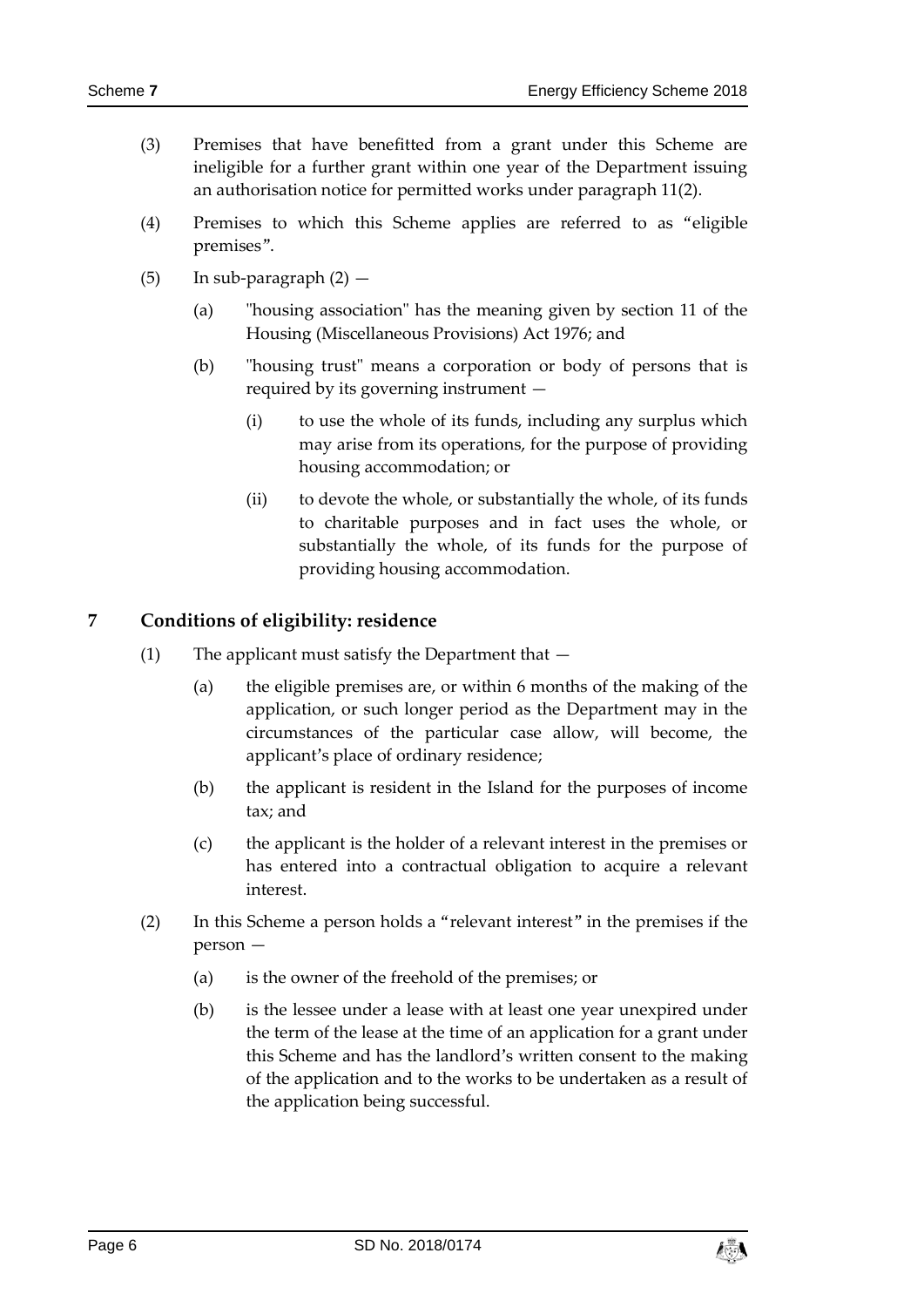## **PART 3 - ASSISTANCE BY WAY OF GRANT**

#### <span id="page-6-1"></span><span id="page-6-0"></span>**8 Grant assistance**

- (1) The Department may give an eligible applicant financial assistance by way of a grant in accordance with this Scheme towards the cost of permitted works, carried out by a suitable contractor on eligible premises.
- <span id="page-6-2"></span>(2) The Department must not pay a grant to an eligible applicant until the eligible applicant has acquired a relevant interest in the eligible premises.

## **PART 4 - APPLICATIONS**

#### <span id="page-6-3"></span>**9 Applications**

- (1) An application for a grant must be made in writing in a form approved by the Department.
- (2) The applicant must submit to the Department the completed application form together with any documents, plans and specifications the Department may require including the following —
	- (a) subject to paragraph 9(2)(b), at least 2 estimates from suitable contractors; and
	- (b) for works within paragraph 2 of Part 2 of the Schedule, one estimate for materials only.
- (3) The applicant and, insofar as necessary the applicant's spouse, civil partner, or partner, must give the Department authority to approach the Treasury for verification of the matters in paragraph 5.
- (4) An application is properly made only when all the information required by the Department and the authority mentioned in sub-paragraph (3) has been provided.

#### <span id="page-6-4"></span>**10 Consideration of applications**

- (1) The Department must consider every application that has been properly made and must inform the applicant of its decision in writing.
- (2) The approval by the Department of an application is conditional upon the correctness of the information supplied in the application.
- (3) The Department may refuse to make any further payment, and may recover any payment that it has made, if it finds that any of the information in an application is false.
- (4) Recovery under this paragraph is in addition to any other action the Department may take.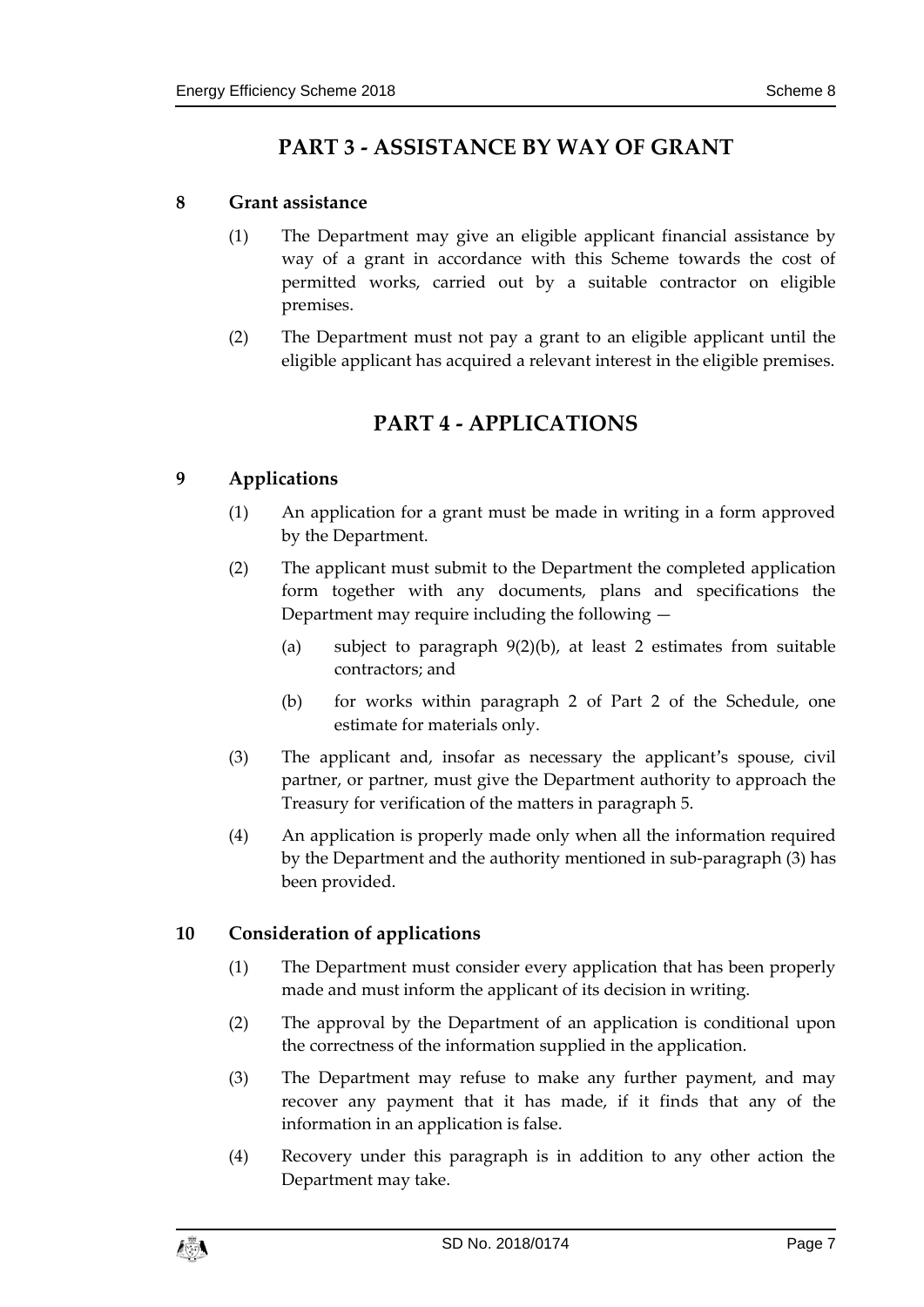## **PART 5 - PAYMENT OF GRANTS**

#### <span id="page-7-1"></span><span id="page-7-0"></span>**11 Provisions relating to the payment of grants**

- (1) The Department must not approve a grant under this Scheme until the eligible applicant has submitted to the Department such documents as the Department considers necessary.
- (2) If it approves an application, the Department must send the applicant an authorisation notice stating that the authorised work may commence.
- (3) All authorised works must be completed within 6 months from the date of the authorisation notice or such further period as the Department may in any particular case allow.
- (4) The Department may, after giving at least 24 hours' notice to the applicant, inspect the eligible premises and any authorised work in progress or completed under this Scheme.
- (5) The purpose of any inspection under sub-paragraph (4) is for the Department to determine —
	- (a) that the authorised work is being undertaken or has been completed; and
	- (b) whether a grant may be authorised and paid.
- (6) The applicant must permit access to the eligible premises for the purpose of an inspection under sub-paragraph (4).
- (7) The Department may withhold a grant in any case in which it considers that the authorised work appears not to have been carried out satisfactorily.
- (8) The Department may waive any one or more of the requirements contained in this Scheme in any case where it considers it appropriate.
- (9) The authorisation or payment of a grant under this Scheme does not indicate compliance with any other statutory provision or that the work has been carried out satisfactorily.
- (10) The applicant may not rely on an inspection carried out by and for the benefit of the Department or the authorisation or payment of a grant as confirmation that the work has been completed satisfactorily and the Department shall not be liable for any defect in work carried out under this Scheme nor for damage or problems arising from such work.
- (11) If an applicant is satisfied with the authorised work, the applicant must submit the contractor's invoice to the Department.
- (12) Payment of a grant under this Scheme shall be made to the applicant upon receipt of an invoice for authorised work, subject to the Department being satisfied that, unless they are waived under sub-

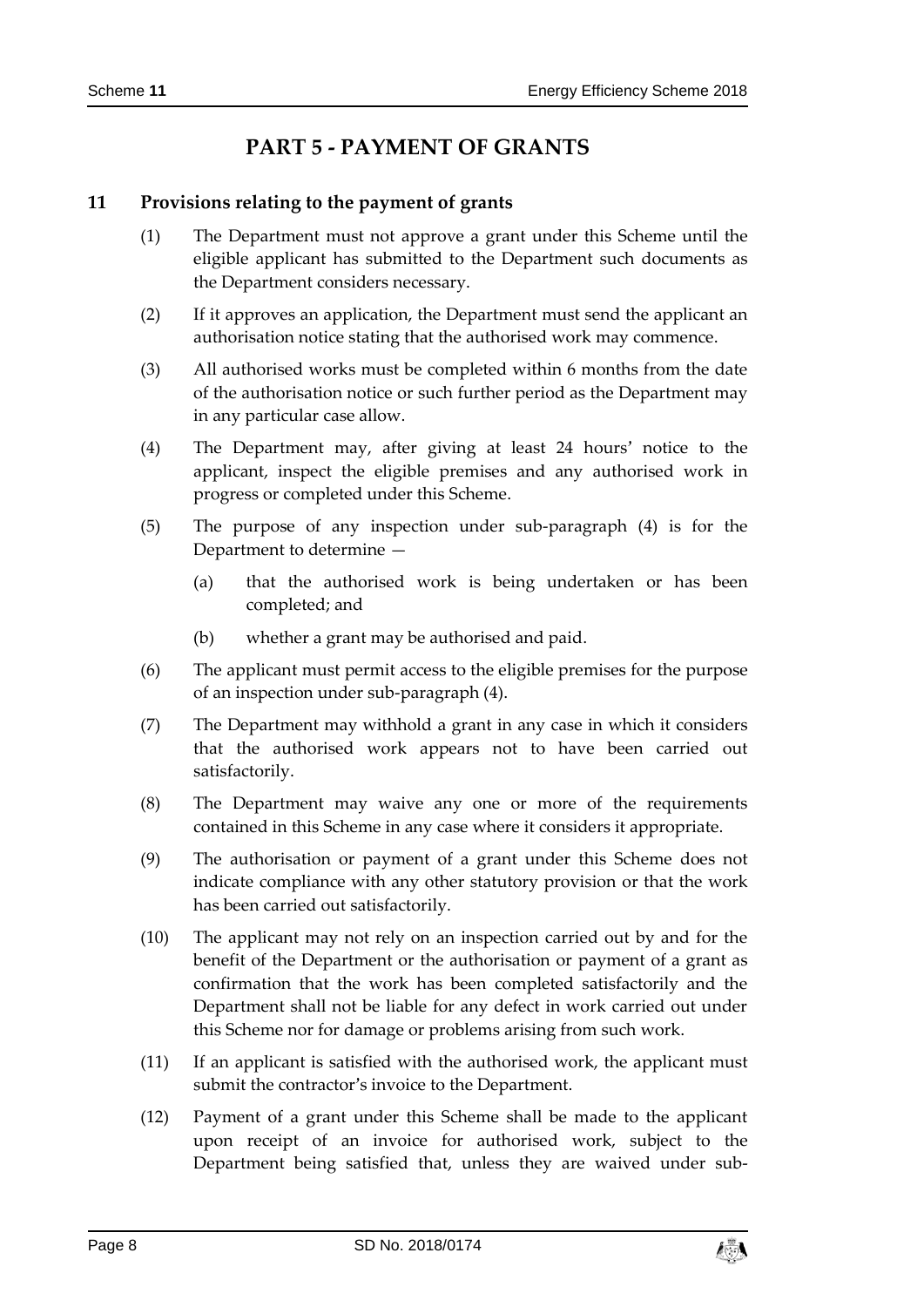paragraph (8), the requirements in sub-paragraphs (3), (4) and (6) have been met.

(13) The payment referred to in sub-paragraph (12) is subject to subparagraph (7).

#### <span id="page-8-0"></span>**12 Failure to comply with conditions of grant**

- (1) On any failure by an applicant to the Scheme to comply with the conditions of any grant provided to that person or if any information given by the applicant is proven to be false in a material particular the Department may by notice require that the grant is to be repaid immediately.
- <span id="page-8-1"></span>(2) The applicant must co-operate in all respects with the Department if action under this paragraph is necessary.

## **PART 6 - FURTHER INFORMATION**

#### <span id="page-8-2"></span>**13 Terms and conditions**

- (1) The Department may publish terms and conditions in relation to the approval and offer of a grant under the Scheme, with which a recipient of a grant must comply.
- (2) In addition to any terms and conditions published under sub-paragraph (1), a grant is subject to any terms or conditions which the Department may in any particular case decide to impose (whether or not relating to the works in respect of which the application is made).

#### <span id="page-8-3"></span>**14 Guidance**

- (1) The Department may publish guidance for applicants relating to the operation of the Scheme, which may, amongst other things, detail —
	- (a) the conditions of eligibility for assistance under the Scheme;
	- (b) the terms and conditions of any assistance given; and
	- (c) the application process and the information that must be provided in support of an application.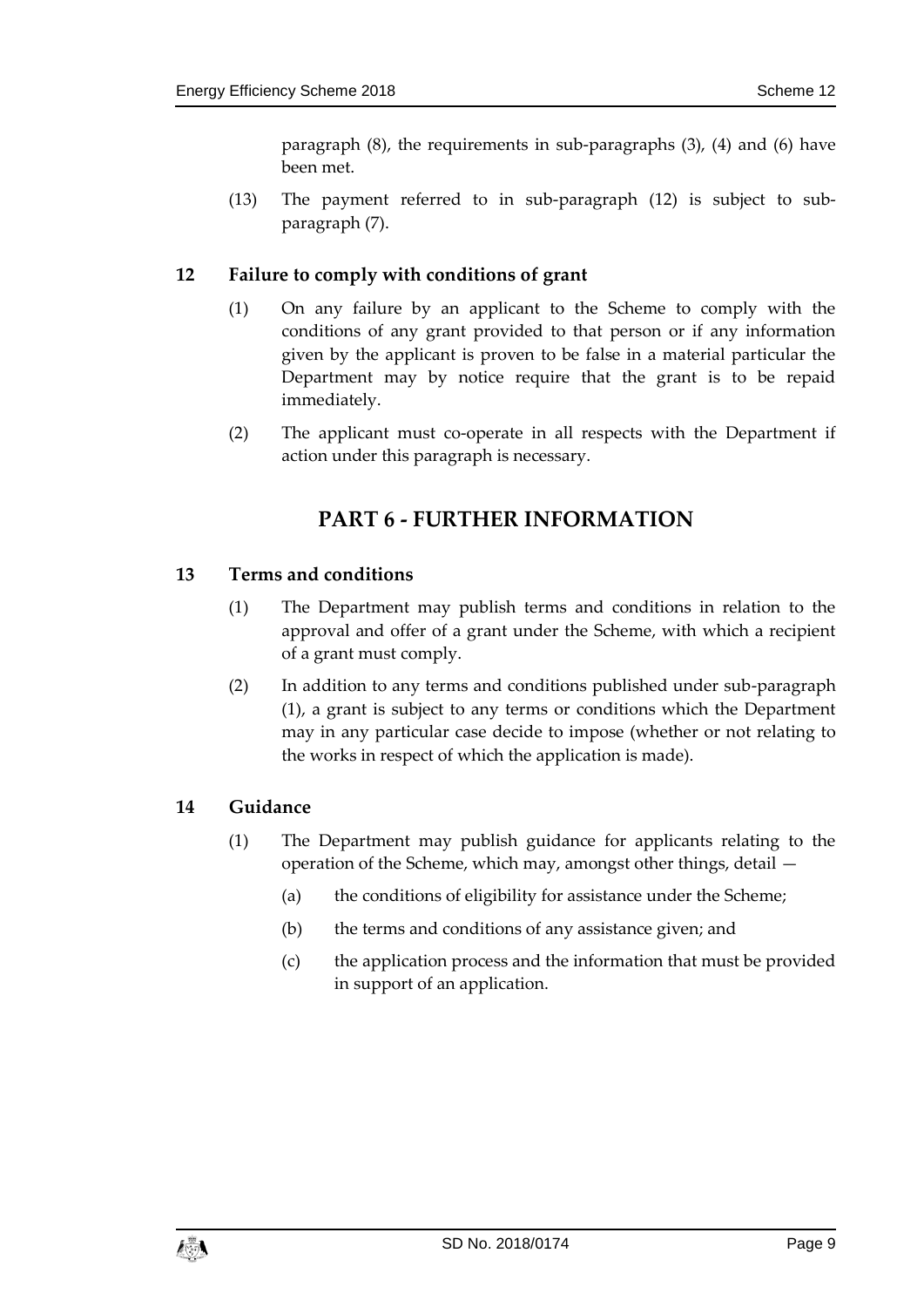#### **MADE 18 JUNE 2018**

#### **GEOFFREY BOOT**

*Minister for Environment, Food and Agriculture*

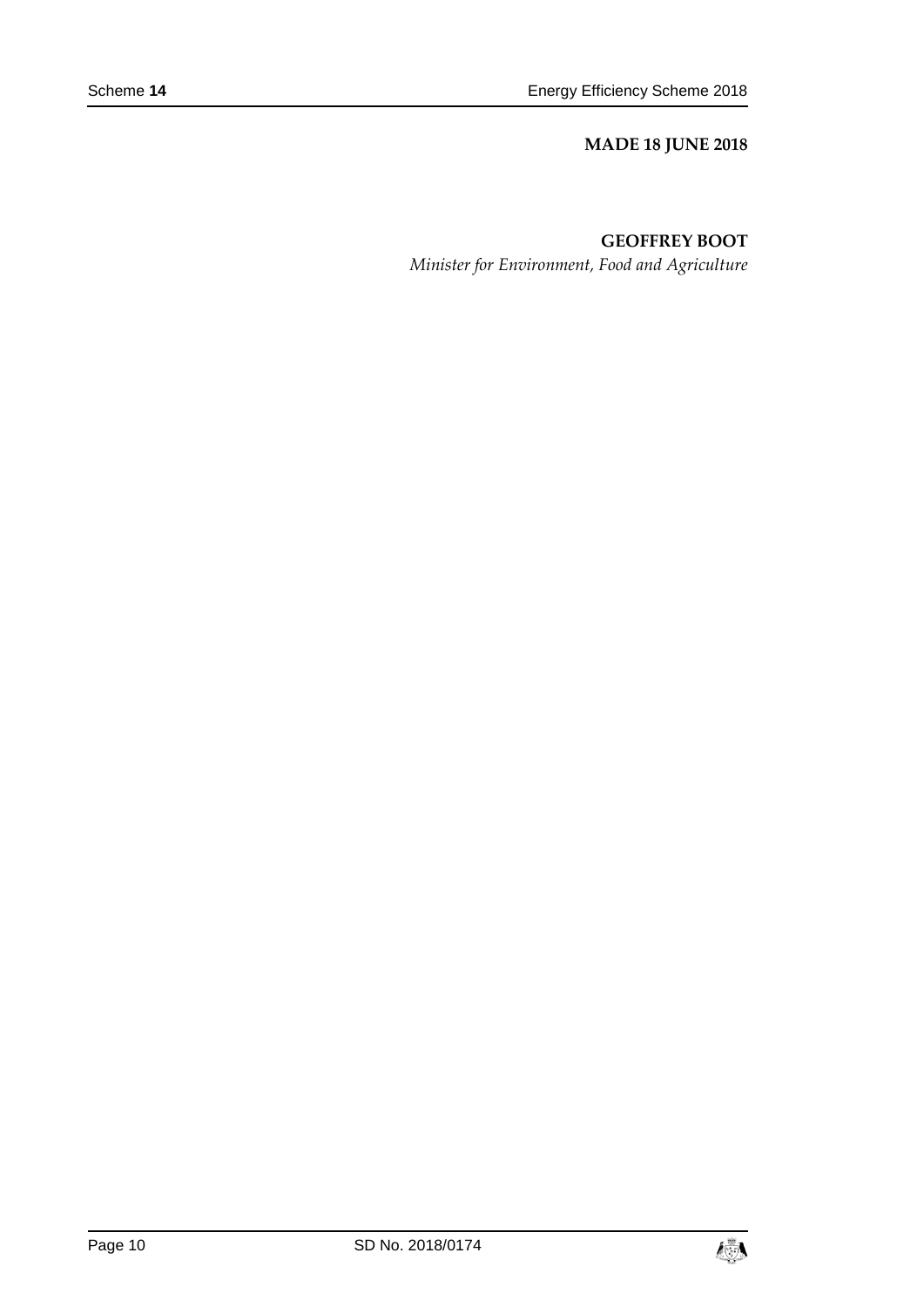#### **SCHEDULE**

#### [paragraph 4(1)]

## <span id="page-10-0"></span>**PART 1 - ENERGY EFFICIENCY SURVEY COMPONENTS**

#### **1 An energy efficiency survey must comprise —**

- (1) air permeability testing at 50 Pa in accordance with the Air Tightness Testing & Measurement Association (ATTMA) TSL1 September 2016 Edition;
- (2) instruction in the use of boiler controls and thermostats; and
- (3) listing of low cost recommendations for further home improvements to improve energy efficiency.

#### **2 An energy efficiency survey may additionally comprise —**

- (1) work to exclude draughts and ventilate property; and
- (2) thermal imaging undertaken by a suitably qualified professional holding a valid Level 2 certificate in thermography, as defined by the UK Thermography Authority (UKTA).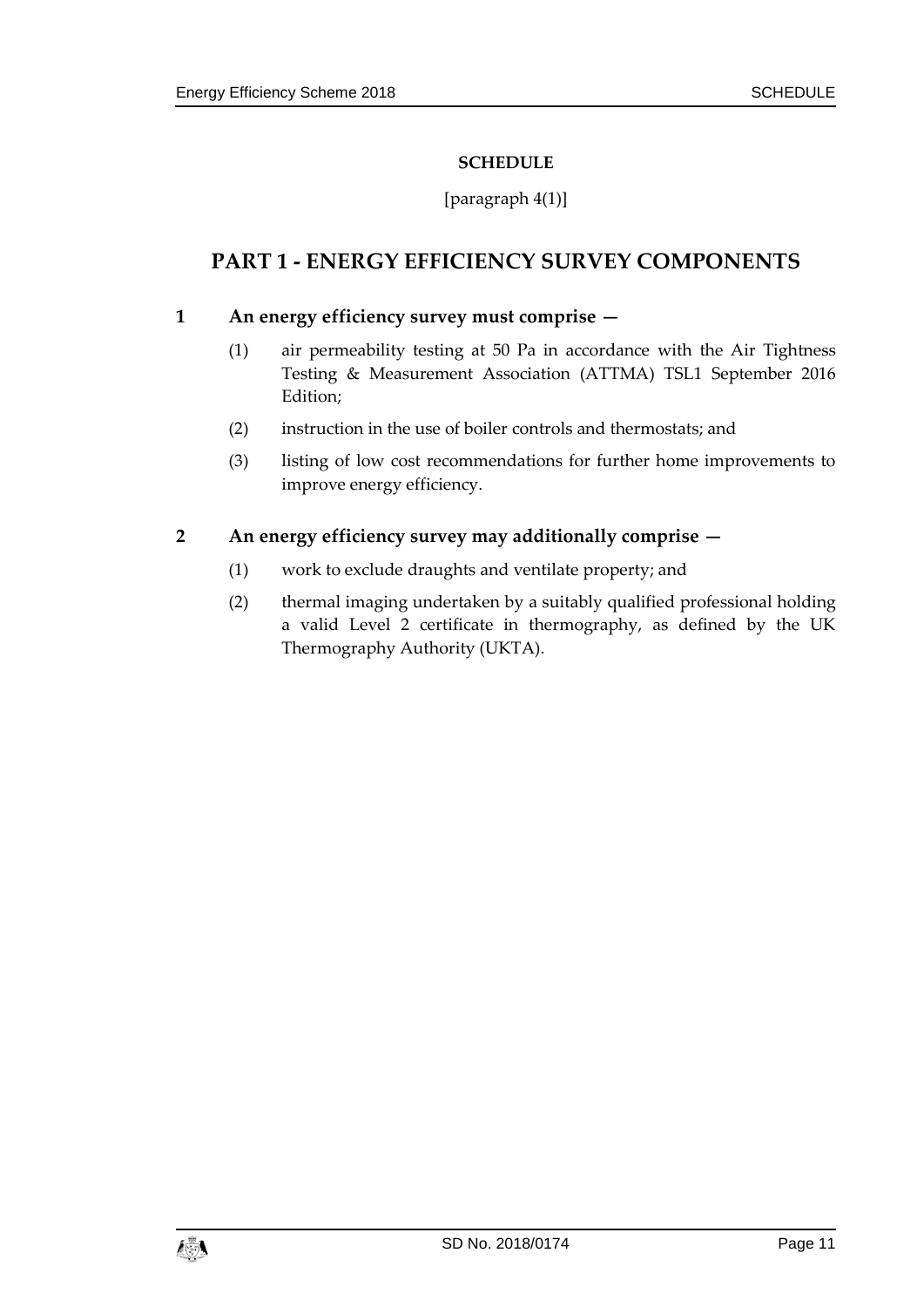|              | Works                                                                                                    | <b>Conditions of grant</b>                                                                                                                                                                                                    | Allowable  | Maximum |
|--------------|----------------------------------------------------------------------------------------------------------|-------------------------------------------------------------------------------------------------------------------------------------------------------------------------------------------------------------------------------|------------|---------|
|              |                                                                                                          |                                                                                                                                                                                                                               | percentage | grant   |
| $\mathbf{1}$ | Energy efficiency survey                                                                                 | The survey comprises the<br>elements in Part 1 of the<br>Schedule.                                                                                                                                                            | 75%        | £250    |
| 2            | (a) Loft insulation                                                                                      | (a) Provision in the roof<br>space of an authorised<br>material which will, when<br>provided, give for the<br>relevant structure a U-value<br>of not less than 0.25W/m <sup>2</sup> k.                                        | 75%        | £250    |
|              | (b) Associated works in<br>connection with<br>insulation works                                           | (b) If there is no means of<br>access to any roof space for<br>the purpose of carrying out<br>the insulation works, the<br>provision of sufficient<br>means of access for such<br>purpose.                                    |            |         |
|              | (c) Insulation of any hot<br>water tank or cylinder<br>that is not insulated to<br>the recommended level | (c) Insulation to be effected<br>by means of a jacket<br>conforming to British<br>Standard 5615:1985, or, if<br>there is insufficient space for<br>such a jacket, of such other<br>means of insulation as may<br>be approved. |            |         |
|              | (d) Insulation in any<br>roof space of any water<br>tank and any water<br>supply pipes                   | $(d)$ None.                                                                                                                                                                                                                   |            |         |
|              | (e) Draught-proofing of<br>windows and doors                                                             | (e) None.                                                                                                                                                                                                                     |            |         |
|              | (f) Installation of<br>thermostat radiator<br>valves                                                     | (f) None.                                                                                                                                                                                                                     |            |         |
|              | (g) Replacement of<br>external doors in order<br>to improve draught-<br>proofing                         | (g) Doors must be double<br>glazed to current standards<br>of thermal efficiency in<br>accordance with the<br>building regulations.                                                                                           |            |         |

### **PART 2 - ENERGY EFFICIENCY IMPROVEMENT WORK**

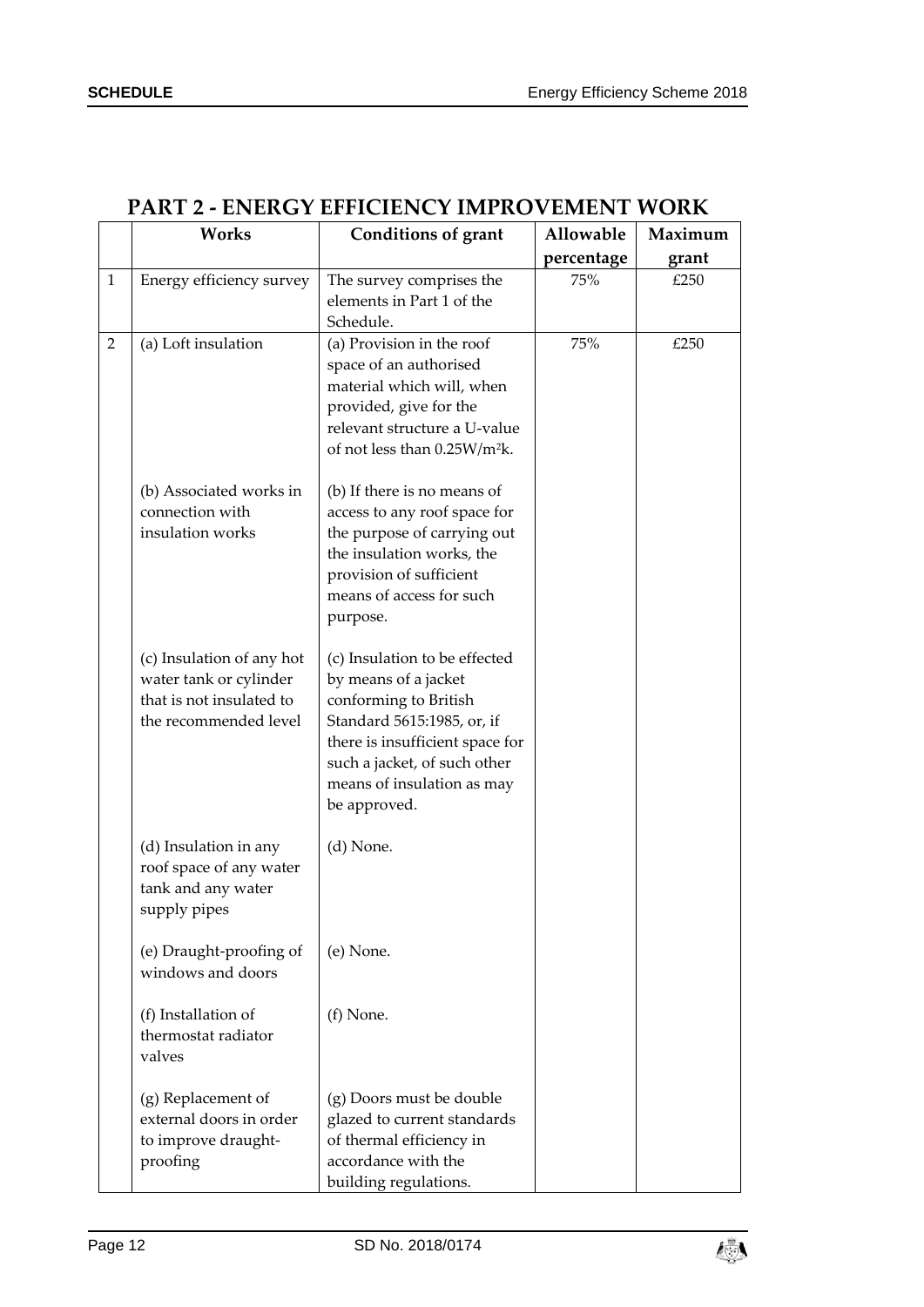The Department may deem other items of work as constituting energy efficiency improvement work and such items will also be subject to the grant limits as stated in paragraph 4(5).

In the table above —

"relevant structure" means the roof over the roof space and the ceiling below it and the material provided in the roof space;

"roof space" means the space between the roof of a dwelling and the ceiling of any room which is used or available for use for the purpose of living accommodation and which is not wholly separated from the roof by any other room; and

"U-value" means the thermal resistance of the insulation material used.